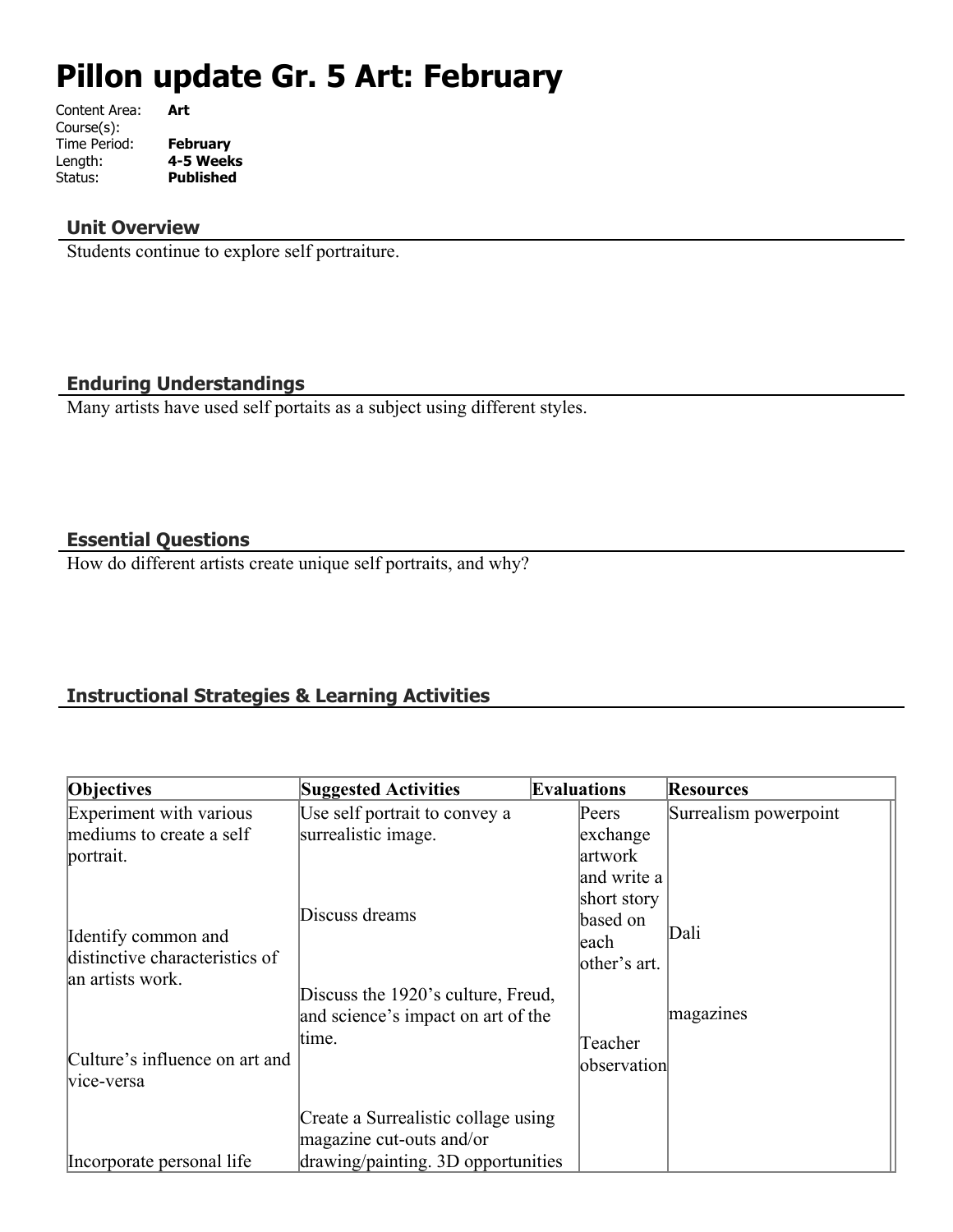| experiences into artwork | as well after discussing Max Ernst. |  |
|--------------------------|-------------------------------------|--|
|                          |                                     |  |
|                          |                                     |  |
|                          |                                     |  |

#### **Integration of Career Readiness, Life Literacies and Key Skills**

Students will be introduced to psychology and the career of Sigmond Freud. Students will learn that Freud influenced Dali's artwork.

| TECH.9.4.5.CT.4      | Apply critical thinking and problem-solving strategies to different types of problems such<br>as personal, academic, community and global (e.g., 6.1.5. Civics CM.3).                             |
|----------------------|---------------------------------------------------------------------------------------------------------------------------------------------------------------------------------------------------|
| <b>TECH.9.4.5.CT</b> | Critical Thinking and Problem-solving                                                                                                                                                             |
| <b>WRK.9.2.5.CAP</b> | <b>Career Awareness and Planning</b>                                                                                                                                                              |
| WRK.9.2.5.CAP.1      | Evaluate personal likes and dislikes and identify careers that might be suited to personal<br>likes.                                                                                              |
| WRK.9.2.5.CAP.2      | Identify how you might like to earn an income.                                                                                                                                                    |
|                      | An individual's passions, aptitude and skills can affect his/her employment and earning<br>potential.                                                                                             |
| WRK.9.2.5.CAP.3      | Identify qualifications needed to pursue traditional and non-traditional careers and<br>occupations.                                                                                              |
| WRK.9.2.5.CAP.4      | Explain the reasons why some jobs and careers require specific training, skills, and<br>certification (e.g., life guards, child care, medicine, education) and examples of these<br>requirements. |
| <b>TECH.9.4.5.CI</b> | Creativity and Innovation                                                                                                                                                                         |
| TECH.9.4.5.Cl.3      | Participate in a brainstorming session with individuals with diverse perspectives to expand<br>one's thinking about a topic of curiosity (e.g., 8.2.5.ED.2, 1.5.5.CR1a).                          |

#### **Technology and Design Integration**

Students will interact with the unit through the Smartboard.

|            | Societal needs and wants determine which new tools are developed to address real-world<br>problems. |
|------------|-----------------------------------------------------------------------------------------------------|
| CS.3-5.ITH | Interaction of Technology and Humans                                                                |

| <b>Interdisciplinary Connections</b> |                                                                                                             |  |
|--------------------------------------|-------------------------------------------------------------------------------------------------------------|--|
| SEL.PK-12.3.2                        | Demonstrate and awareness of the differences among individuals, groups, and others'<br>cultural backgrounds |  |
| SEL.PK-12.5.5                        | Identify who, when, where, or how to seek help for oneself or others when needed                            |  |
| LA.W.5.1                             | Write opinion pieces on topics or texts, supporting a point of view with reasons and                        |  |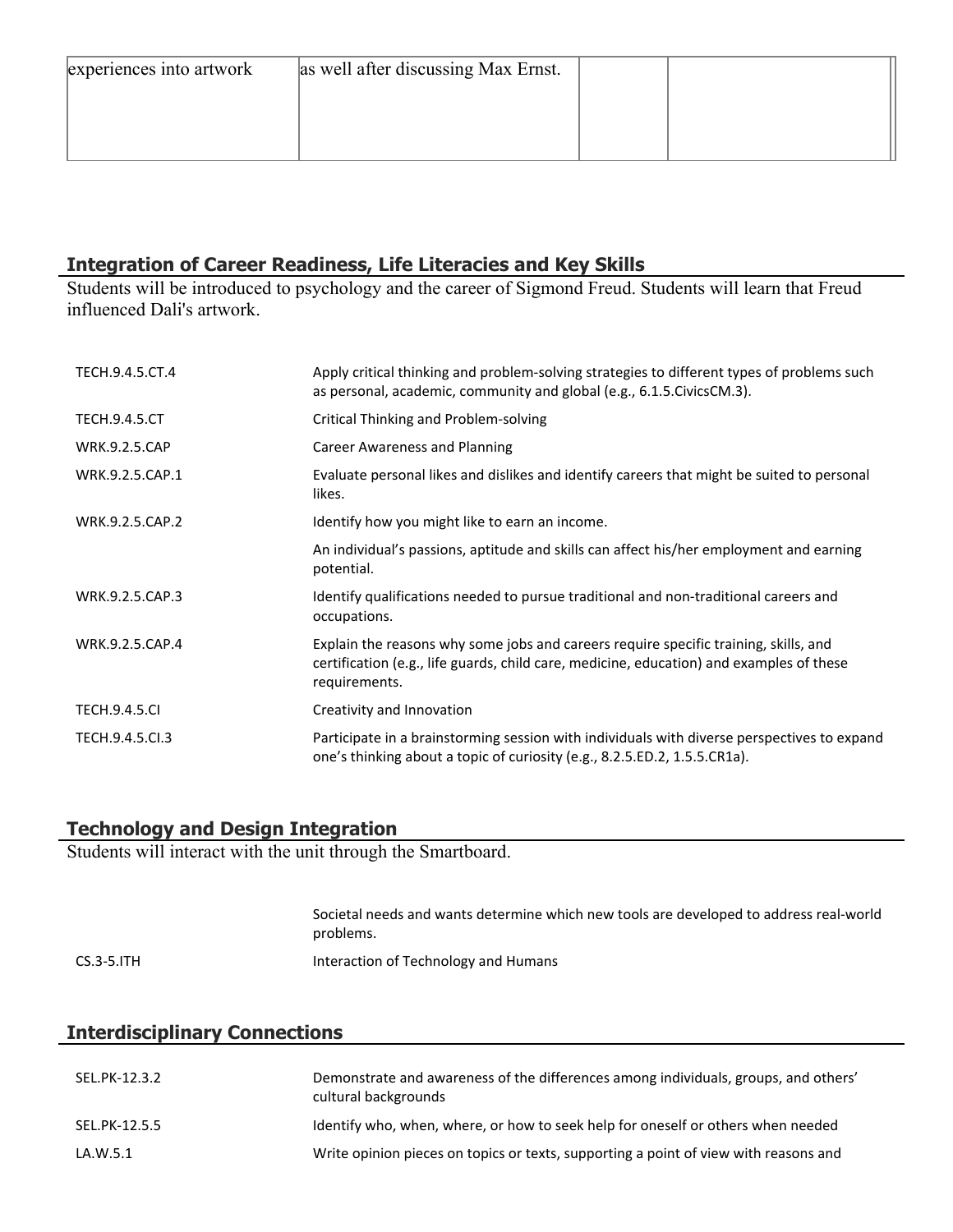|               | information.                                                                                                                                                                                                           |
|---------------|------------------------------------------------------------------------------------------------------------------------------------------------------------------------------------------------------------------------|
| LA.W.5.4      | Produce clear and coherent writing in which the development and organization are<br>appropriate to task, purpose, and audience. (Grade-specific expectations for writing types<br>are defined in standards 1-3 above.) |
| SEL.PK-12.1.1 | Recognize one's feelings and thoughts                                                                                                                                                                                  |

## **Differentiation**

- Understand that gifted students, just like all students, come to school to learn and be challenged.
- Pre-assess your students. Find out their areas of strength as well as those areas you may need to address before students move on.
- Consider grouping gifted students together for at least part of the school day.
- Plan for differentiation. Consider pre-assessments, extension activities, and compacting the curriculum.
- Use phrases like "You've shown you don't need more practice" or "You need more practice" instead of words like "qualify" or "eligible" when referring to extension work.
- Encourage high-ability students to take on challenges. Because they're often used to getting good grades, gifted students may be risk averse.

## **Definitions of Differentiation Components**:

- o Content the specific information that is to be taught in the lesson/unit/course of instruction.
- o Process how the student will acquire the content information.
- o Product how the student will demonstrate understanding of the content.
- o Learning Environment the environment where learning is taking place including physical location and/or student grouping

## **Differentiation occurring in this unit:**

Students will be encouraged to improve and challenge thier art skills as they proceed.

Simpler instructions and tasks will be assigned for struggling students

## For Gifted:

Encourage students to explore concepts in depth and encourage independent studies or investigations. Use thematic instruction to connect learning across the curriculum. Encourage creative expression and thinking by allowing students to choose how to approach a problem or assignment. Expand students' time for free reading. Invite students to explore different points of view on a topic of study and compare the two. Provide learning centers where students are in charge of their learning. Brainstorm with gifted children on what types of projects they would like to explore to extend what they're learning in the classroom. Determine where students' interests lie and capitalize on their inquisitiveness. Refrain from having them complete more work in the same manner. Employ differentiated curriculum to keep interest high. Avoid drill and practice activities. Ask students' higher level questions that require students to look into causes, experiences, and facts to draw a conclusion or make connections to other areas of learning. If possible, compact curriculum to allow gifted students to move more quickly through the material. Encourage students to make transformations- use a common task or item in a different way. From

http://www.bsu.edu/web/lshasky/Forms/Interventions/Gifted.pdf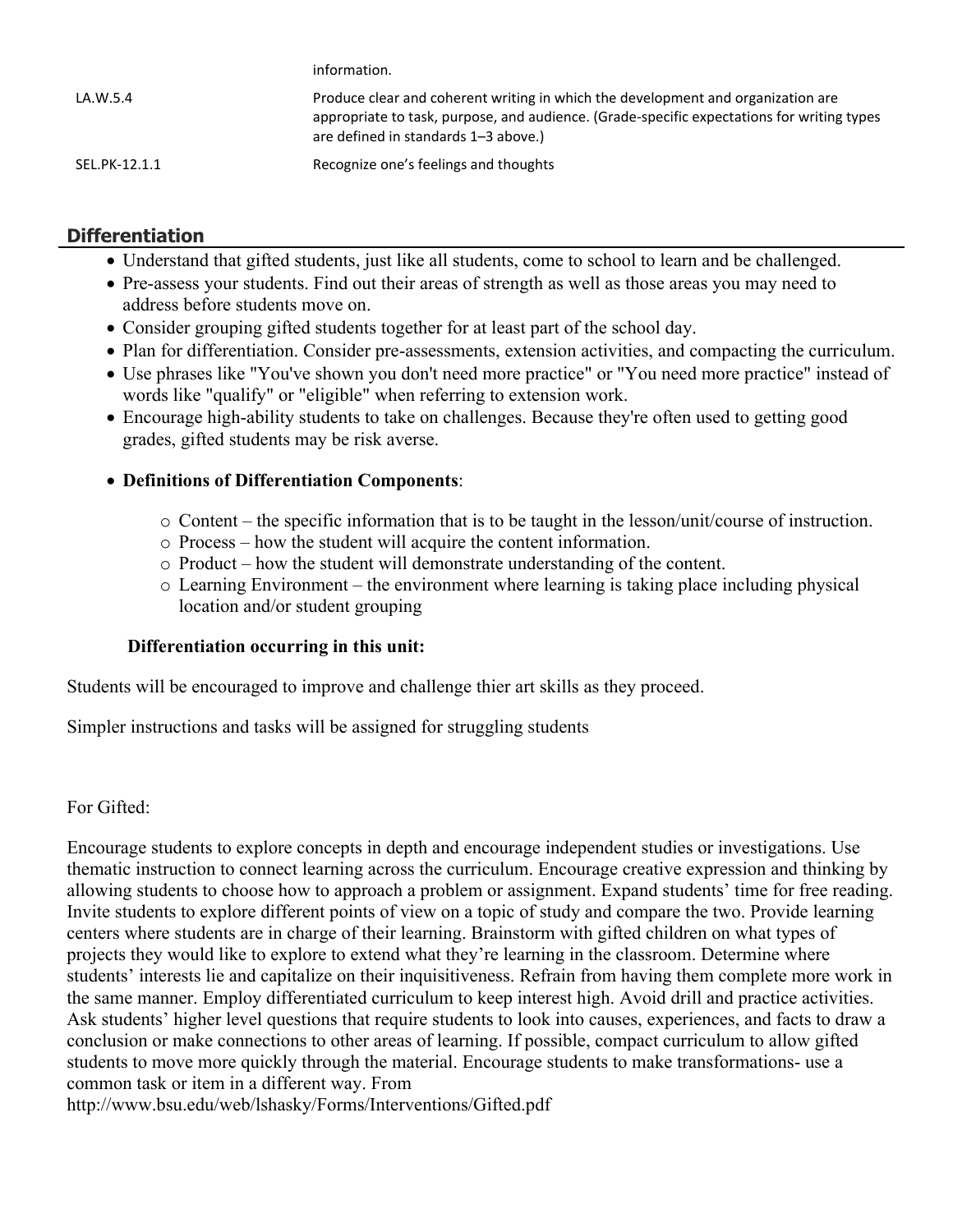## **Modifications & Accommodations**

ndividual IEP's and 504 accommodations will be utilized.

Refer to QSAC EXCEL SMALL SPED ACCOMMOCATIONS spreadsheet in this discipline.

#### **Modifications and Accommodations used in this unit:**

## **Benchmark Assessments**

**Benchmark Assessments** are given periodically (e.g., at the end of every quarter or as frequently as once per month) throughout a school year to establish baseline achievement data and measure progress toward a standard or set of academic standards and goals.

#### **Schoolwide Benchmark assessments:**

Aimsweb benchmarks 3X a year

Linkit Benchmarks 3X a year

DRA

## **Additional Benchmarks used in this unit:**

Teacher observation for growth

## **Formative Assessments**

Assessment allows both instructor and student to monitor progress towards achieving learning objectives, and can be approached in a variety of ways. **Formative assessment** refers to tools that identify misconceptions, struggles, and learning gaps along the way and assess how to close those gaps. It includes effective tools for helping to shape learning, and can even bolster students' abilities to take ownership of their learning when they understand that the goal is to improve learning, not apply final marks (Trumbull and Lash, 2013). It can include students assessing themselves, peers, or even the instructor, through writing, quizzes, conversation, and more. In short, formative assessment occurs throughout a class or course, and seeks to improve student achievement of learning objectives through approaches that can support specific student needs (Theal and Franklin, 2010, p. 151).

## **Formative Assessments used in this unit:**

Teacher observation during process.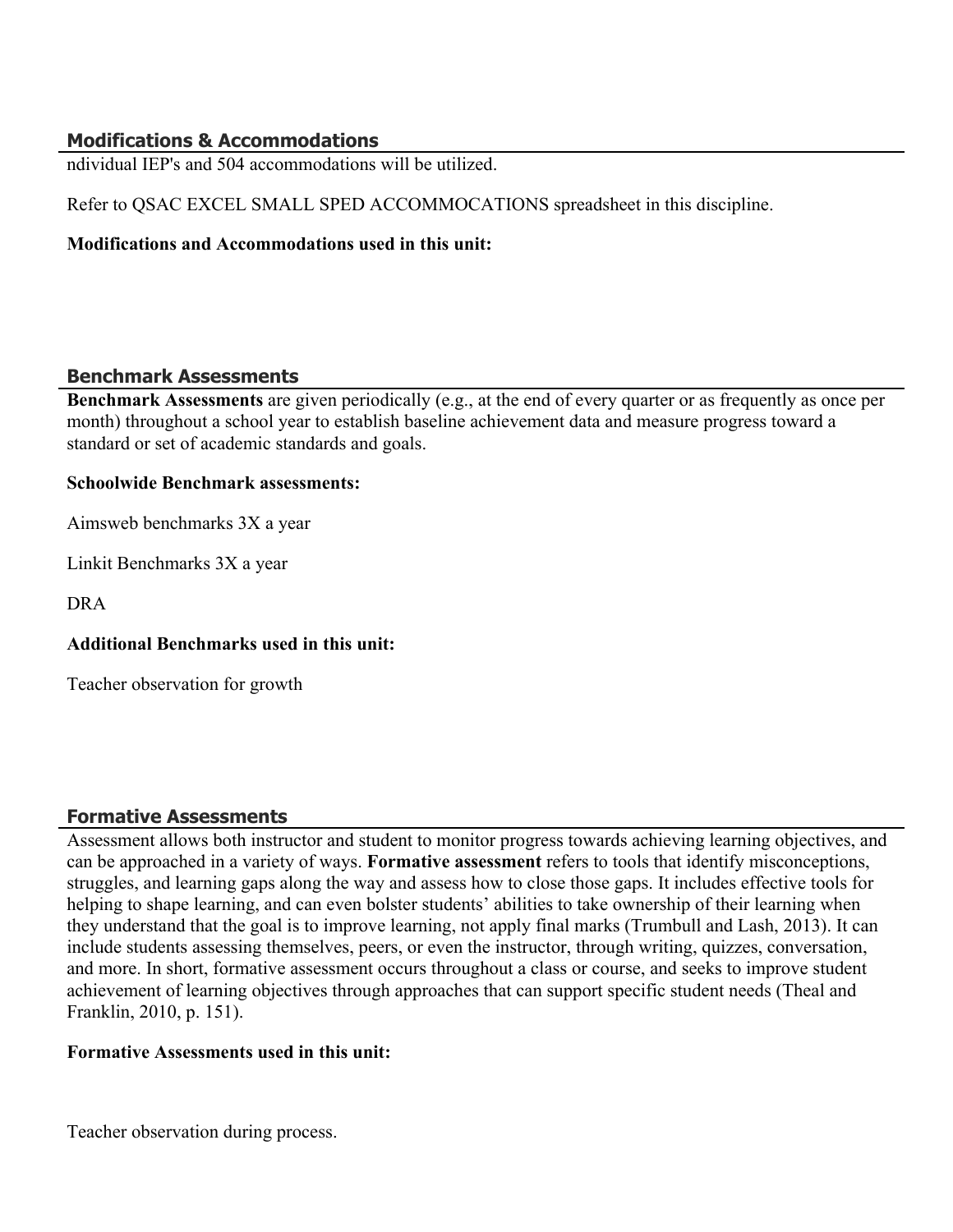## **Summative Assessments**

**summative assessments** evaluate student learning, knowledge, proficiency, or success at the conclusion of an instructional period, like a unit, course, or program. Summative assessments are almost always formally graded and often heavily weighted (though they do not need to be). Summative assessment can be used to great effect in conjunction and alignment with formative assessment, and instructors can consider a variety of ways to combine these approaches.

#### **Summative assessments for this unit:**

Peers exchange artwork and write a short story based on each other's art.

Teacher observation

## **Instructional Materials**

Surrealism powerpoint

Dali

magazines

Art suplies as required

| <b>Standards</b> |                                                                                                                                                                                                              |
|------------------|--------------------------------------------------------------------------------------------------------------------------------------------------------------------------------------------------------------|
| VPA.1.1.5        | All students will demonstrate an understanding of the elements and principles that govern<br>the creation of works of art in dance, music, theatre, and visual art.                                          |
| VPA.1.1.5.D.CS1  | Understanding the function and purpose of the elements of art and principles of design<br>assists with forming an appreciation of how art and design enhance functionality and<br>improve quality of living. |
| VPA.1.1.5.D.1    | Identify elements of art and principles of design that are evident in everyday life.                                                                                                                         |
| VPA.1.1.5.D.CS2  | The elements of art and principles of design are universal.                                                                                                                                                  |
| VPA.1.1.5.D.2    | Compare and contrast works of art in various mediums that use the same art elements<br>and principles of design.                                                                                             |
| VPA.1.3.5.D.CS1  | The elements of art and principles of design can be applied in an infinite number of ways<br>to express personal responses to creative problems.                                                             |